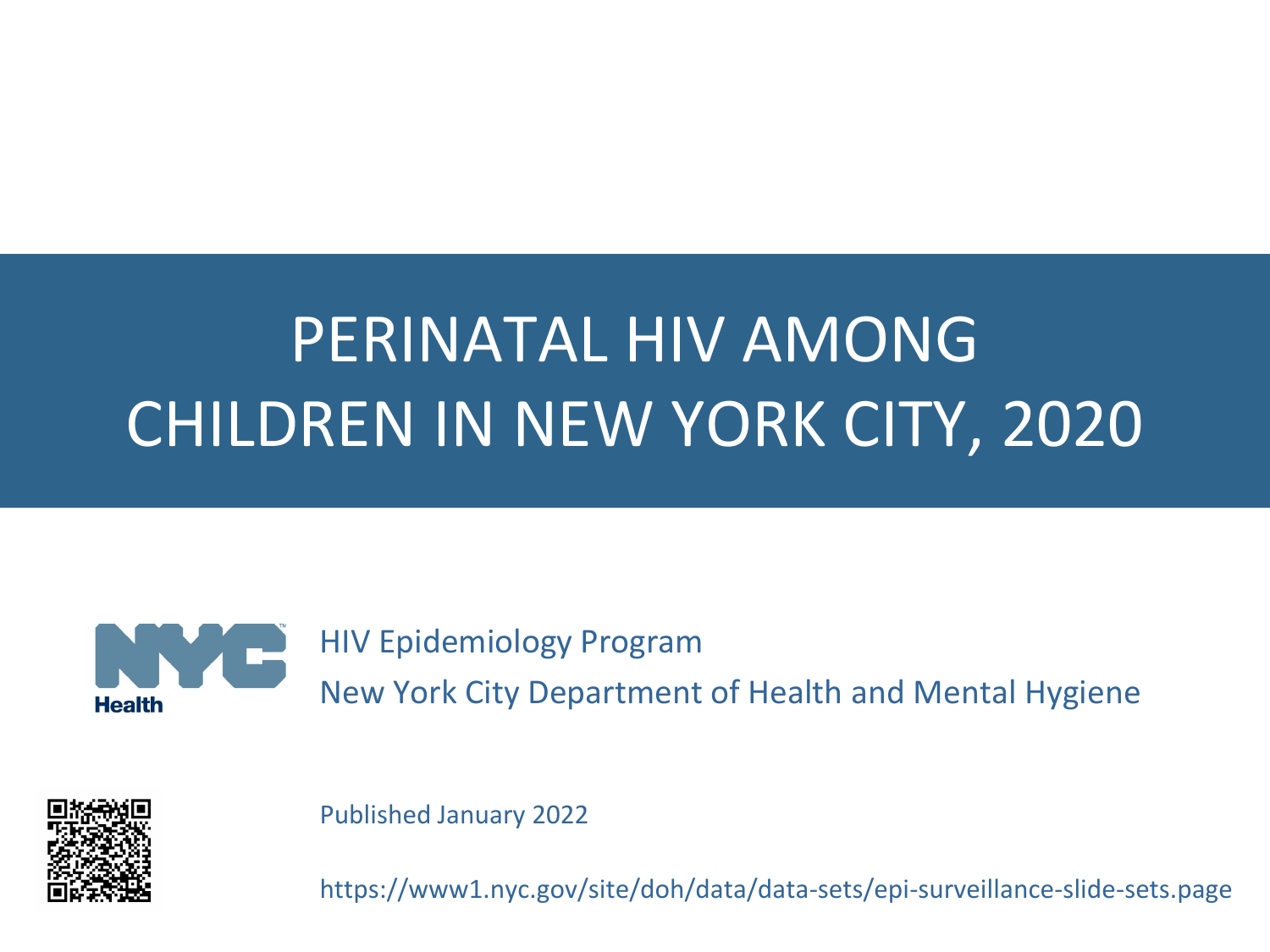# TABLE OF CONTENTS

#### SLIDE NUMBER:

- 3. [CURRENT HIV STATUS OF CHILDREN BORN TO HIV-POSITIVE PEOPLE AT SELECT NYC MEDICAL FACILITIES IN](#page-2-0)  NYC, 1988-2020
- 4. [CURRENT VITAL STATUS AMONG PERINATALLY HIV-INFECTED CHILDREN DIAGNOSED IN NYC, 1977-2020](#page-3-0)
- 5. [DEMOGRAPHICS OF PERINATALLY HIV-INFECTED CHILDREN DIAGNOSED IN NYC, 2001-2020](#page-4-0)
- 6. [AGE AT DIAGNOSIS OF PERINATALLY HIV-INFECTED CHILDREN DIAGNOSED IN NYC, 1979-2020](#page-5-0)
- 7. [VIRAL SUPPRESSION AMONG PEOPLE LIVING WITH HIV DUE TO PERINATAL TRANSMISSION IN NYC, 2020](#page-6-0)
- 8. [AGE AT DEATH AMONG PEOPLE WITH HIV DUE TO PERINATAL TRANSMISSION IN NYC, 1981-2020](#page-7-0)
- 9. [CAUSE OF DEATH AMONG PEOPLE WITH HIV DUE TO PERINATAL TRANSMISSION IN NYC, 1981-2019](#page-8-0)
- 10. [HOW TO FIND OUR DATA](#page-9-0)
- 11. [APPENDIX 1: DEFINITIONS AND STATISTICAL NOTES](#page-10-0)
- 12. [APPENDIX 2: DEFINITIONS](#page-11-0)

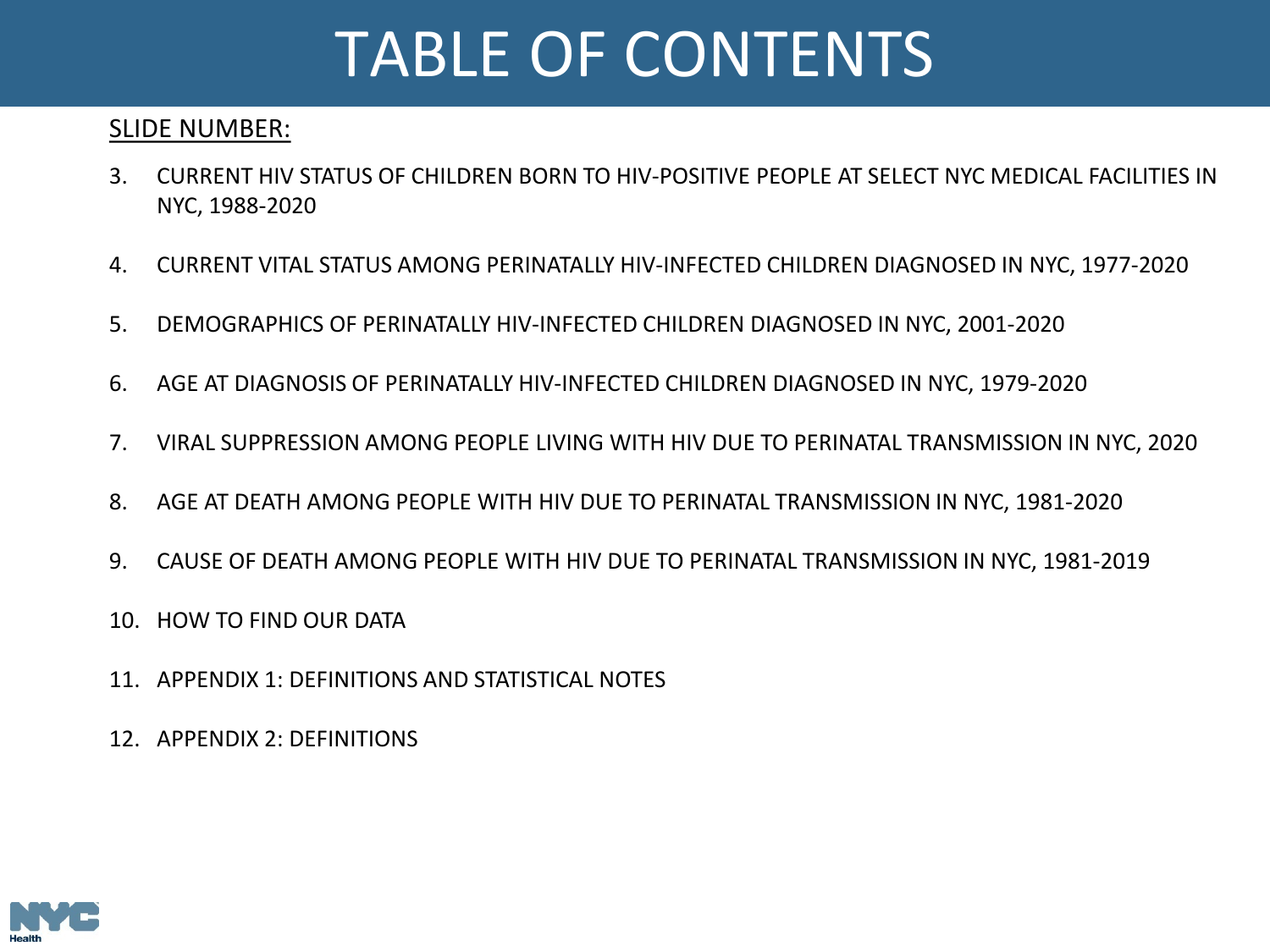### <span id="page-2-0"></span>CURRENT HIV STATUS1 OF CHILDREN BORN TO HIV-POSITIVE PEOPLE2 AT SELECT NYC MEDICAL FACILITIES<sup>3</sup> IN NYC, 1988-2020<sup>4</sup>



**Year of Birth**

#### **From 2016-2020, less than 1% of infants born to women with HIV were HIV-positive. In 2015 and 2018, there were no reported perinatal transmissions in children born in NYC.**

1Children born to HIV-positive people are followed for 2 years after birth to determine HIV status. HIV status is indeterminate if the child is lost to follow-up. <sup>2</sup>Refers to people with female sex at birth.

<sup>3</sup>Includes data collected at high-volume NYC medical facilities that care for the majority of HIV-exposed and HIV-positive children (N=21 sites). Children born outside NYC are not included in this figure.

4Includes cases diagnosed as of December 31, 2020.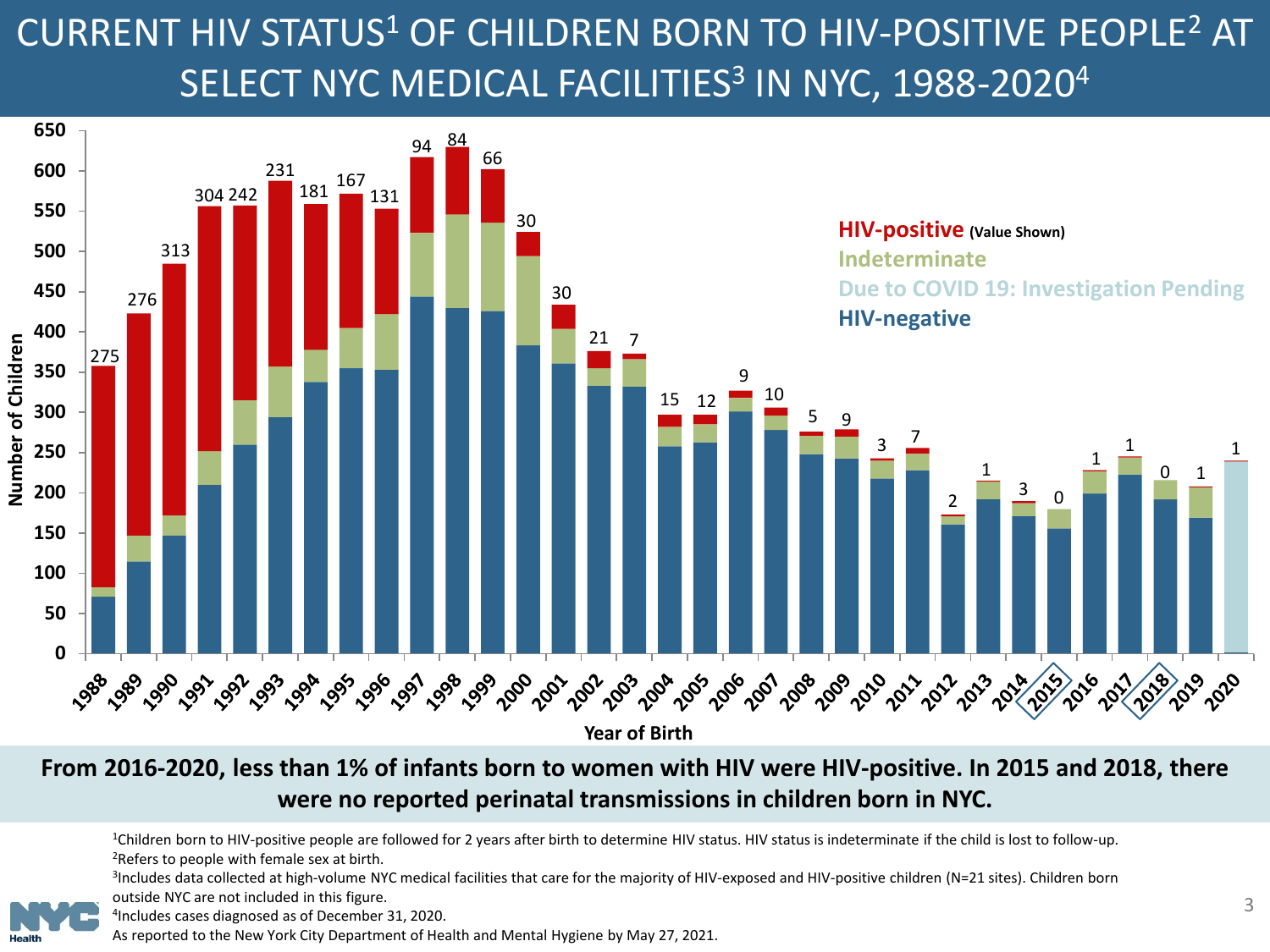### <span id="page-3-0"></span>CURRENT VITAL STATUS AMONG PERINATALLY HIV-INFECTED CHILDREN1 DIAGNOSED IN NYC, 1977-2020



#### **There were 21 children born between 2010 and 2020 with perinatal HIV infection diagnosed in NYC; 95% are currently alive.**



1Children are defined as people diagnosed between the ages of 0-12 years and includes those born in NYC and outside NYC.

The number of perinatally HIV-infected children diagnosed in NYC between 1977 and 2020 was N=4,043.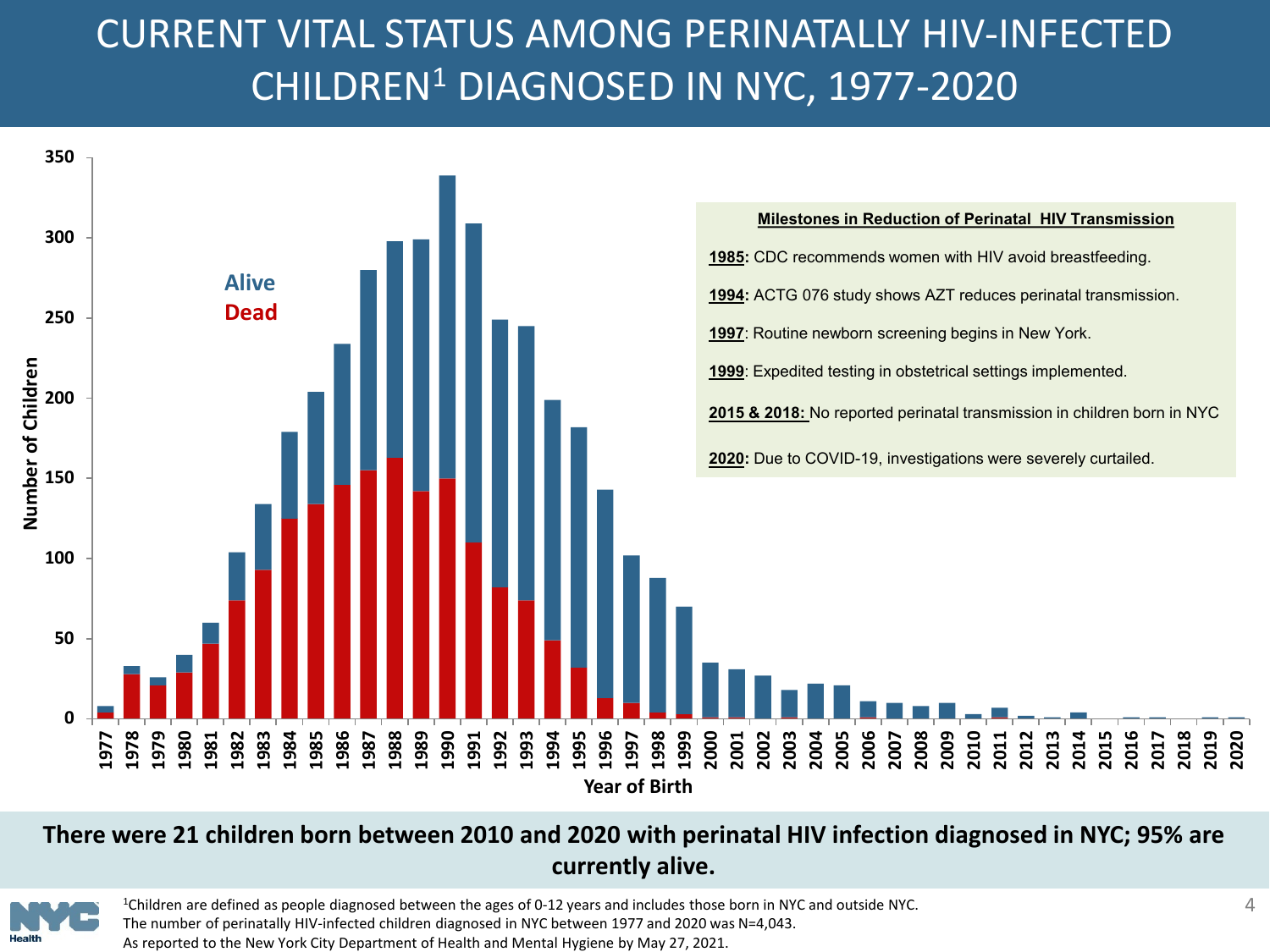### <span id="page-4-0"></span>DEMOGRAPHICS OF PERINATALLY HIV-INFECTED CHILDREN1 DIAGNOSED IN NYC, 2001-2020



#### **From 2001 to 2020, the largest proportion of perinatally HIV-infected children resided in Brooklyn or the Bronx at the time of diagnosis. Among all perinatally HIV-infected children, Black and Latino/Hispanic children accounted for the largest proportions.**



1Children are defined as people diagnosed between the ages of 0-12 years and includes those born in NYC and outside NYC. The number of perinatally HIV-infected children diagnosed in NYC between 2001 and 2020 was N=304. The "Other" race/ethnicity category includes Asian/Pacific Islander, Native American, and Multiracial children. As reported to the New York City Department of Health and Mental Hygiene by May 27, 2021.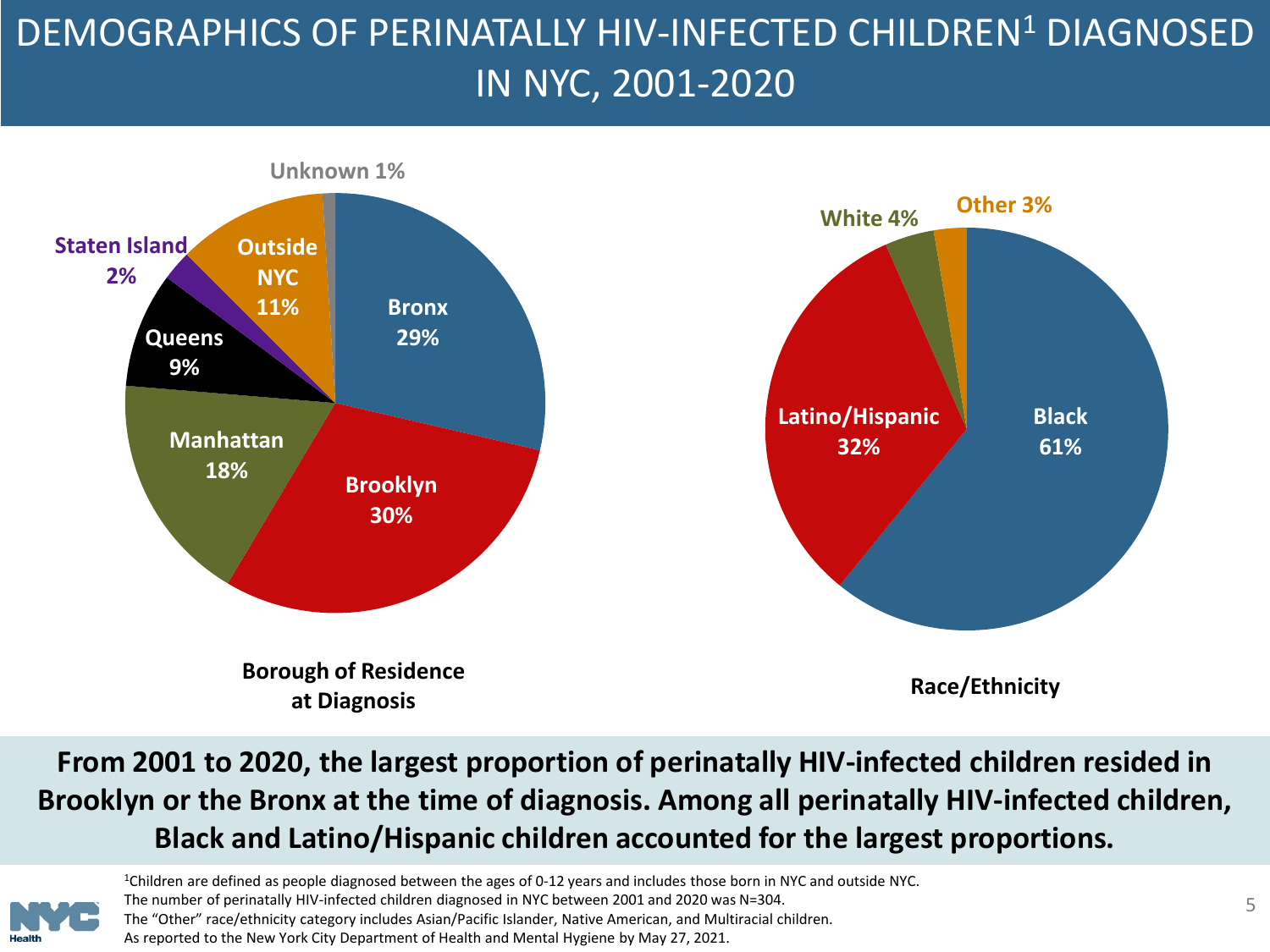## <span id="page-5-0"></span>AGE AT DIAGNOSIS OF PERINATALLY HIV-INFECTED CHILDREN<sup>1</sup> DIAGNOSED IN NYC, 1979-2020



#### **With the introduction of newborn screening and improved HIV testing during pregnancy, there has been a dramatic decline in children diagnosed with perinatal HIV infection at older ages.**

1Children are defined as people diagnosed between the ages of 0-12 years and includes those born in NYC and outside NYC.

The number of perinatally HIV-infected children diagnosed in NYC between 1979 and 2020 was N=4,043.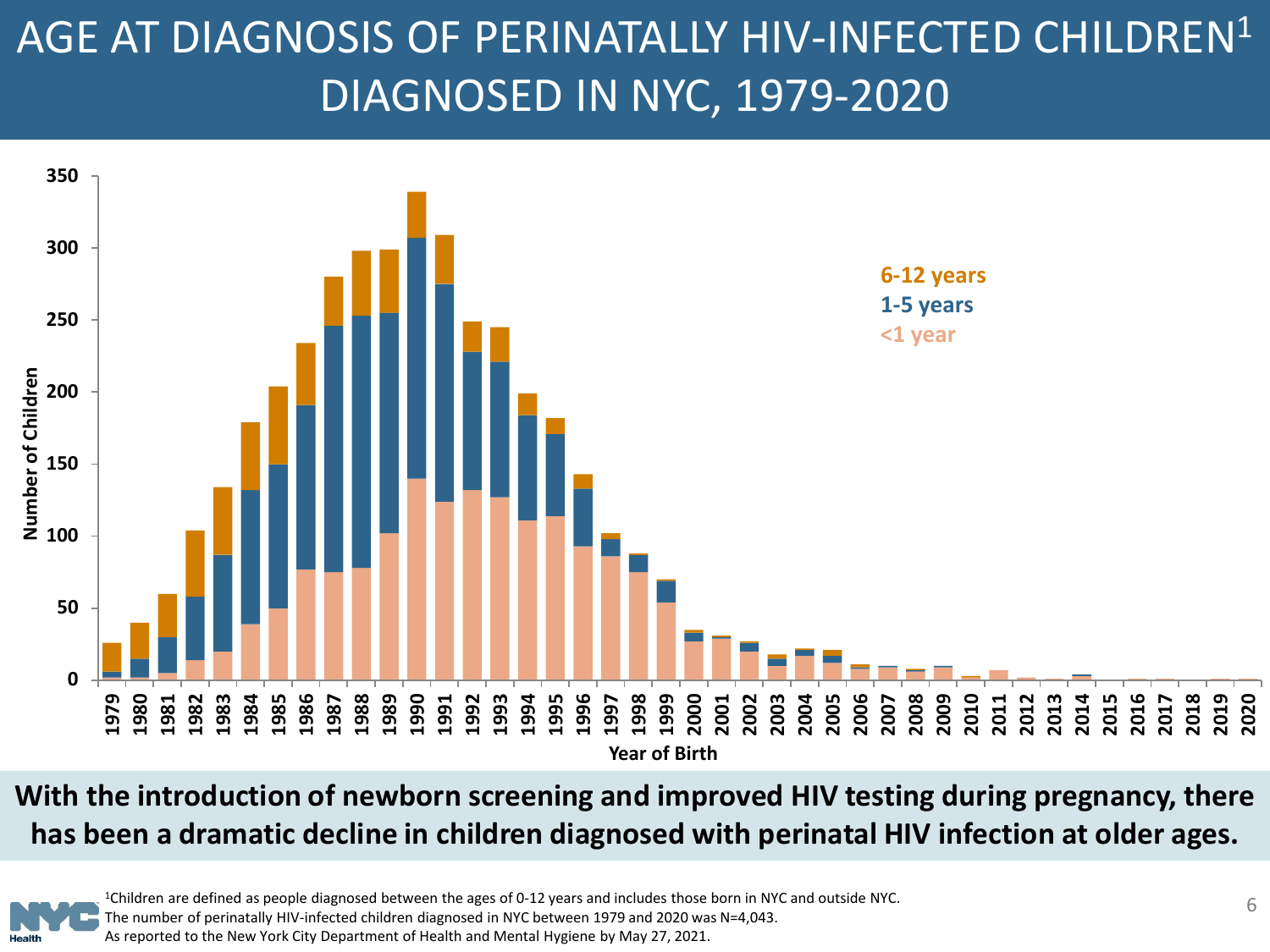## <span id="page-6-0"></span>VIRAL SUPPRESSION AMONG PLWH DUE TO PERINATAL TRANSMISSION BY AGE IN NYC, 2020



#### **Among diagnosed people living with HIV (PLWH) with perinatally acquired HIV, those ages 20 to 29 had the smallest proportion virally suppressed.**

PLWH=people living with HIV.



Viral suppression is calculated as PLWH in care with a most recent viral load measurement in 2020 of <200 copies/mL, plus the estimated number of out-of-care 2020 PLWH with a viral load <200 copies/mL, based on a statistical weighting method. (Method: Xia Q, et al. Proportions of Patients With HIV Retained in Care and Virally Suppressed in New York City and the United States. *JAIDS* 2015;68(3):351-358.)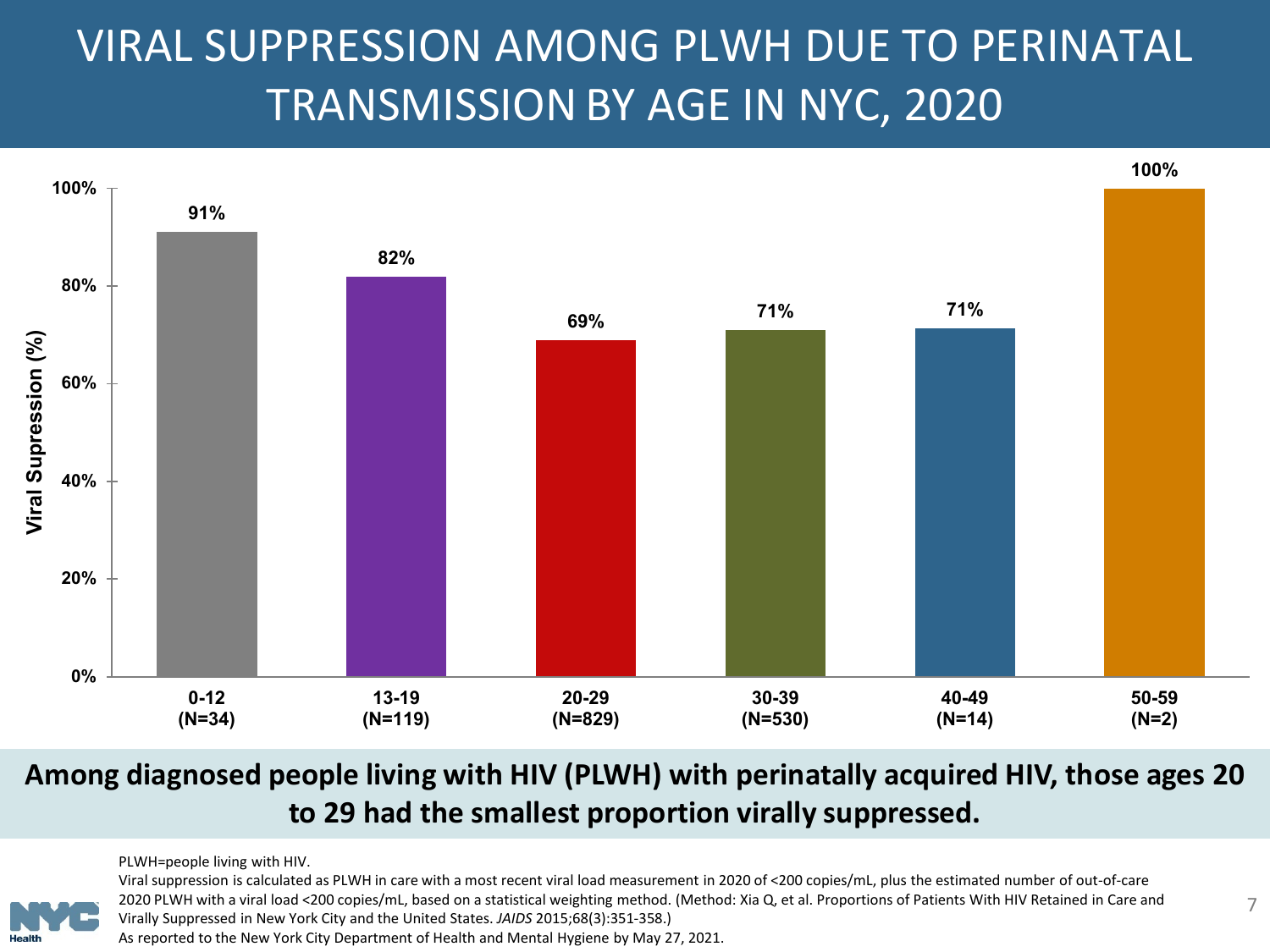## <span id="page-7-0"></span>AGE AT DEATH AMONG PEOPLE WITH HIV DUE TO PERINATAL TRANSMISSION<sup>1</sup> IN NYC, 1981-2020<sup>2</sup>



#### **From 2015 to 2020, 98% of all deaths among people with perinatally acquired HIV infection occurred in people ages 20-39. This is a shift from earlier years (prior to 1995), when deaths occurred predominately in children under 6 years of age.**

1Includes people diagnosed with HIV acquired by perinatal transmission before the age of 13 years. Number of deaths among this group from 1981-2020 was N=1,704. <sup>2</sup>Death data for 2020 are incomplete.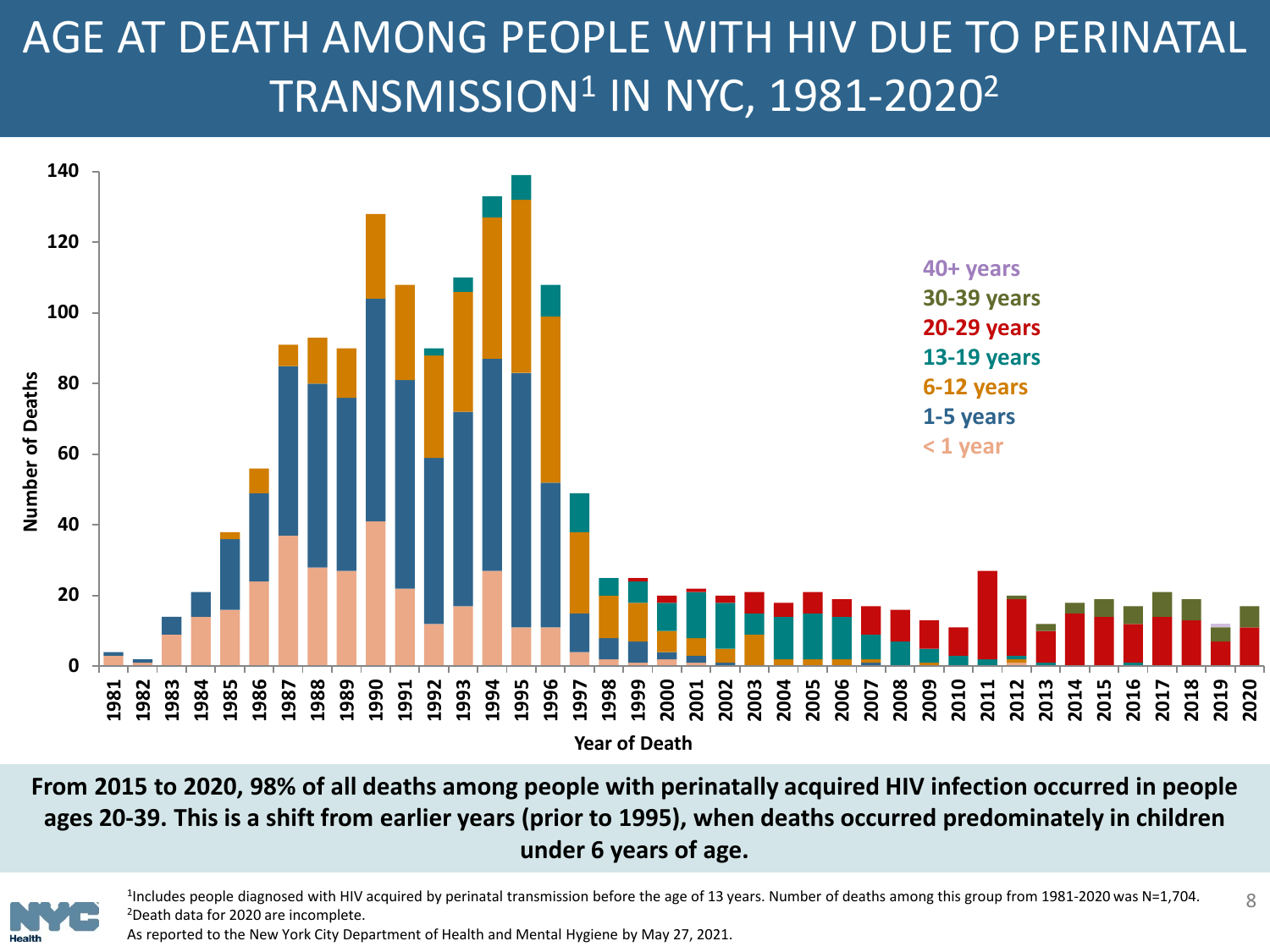### <span id="page-8-0"></span>CAUSE OF DEATH AMONG PEOPLE WITH HIV DUE TO PERINATAL TRANSMISSION<sup>1</sup> IN NYC, 1981-2019<sup>2</sup>



#### **From 2014 to 2018, 67% of all deaths among people with perinatally acquired HIV infection were due to HIV-related causes.**

1People with HIV or AIDS due to perinatal transmission are people diagnosed with HIV acquired by perinatal transmission before the age of 13 years. There was a total of 1,704 deaths in this group from 1981-2020.

<sup>2</sup>Cause of death data for 2020 are incomplete, and so are not shown here.

<sup>3</sup>ICD10 codes B20-B24 were used to denote HIV-related deaths. For technical notes on cause of death by the NYC DOHMH's Office of Vital Statistics see:

https://www1.nyc.gov/assets/doh/downloads/pdf/vs/2014sum.pdf.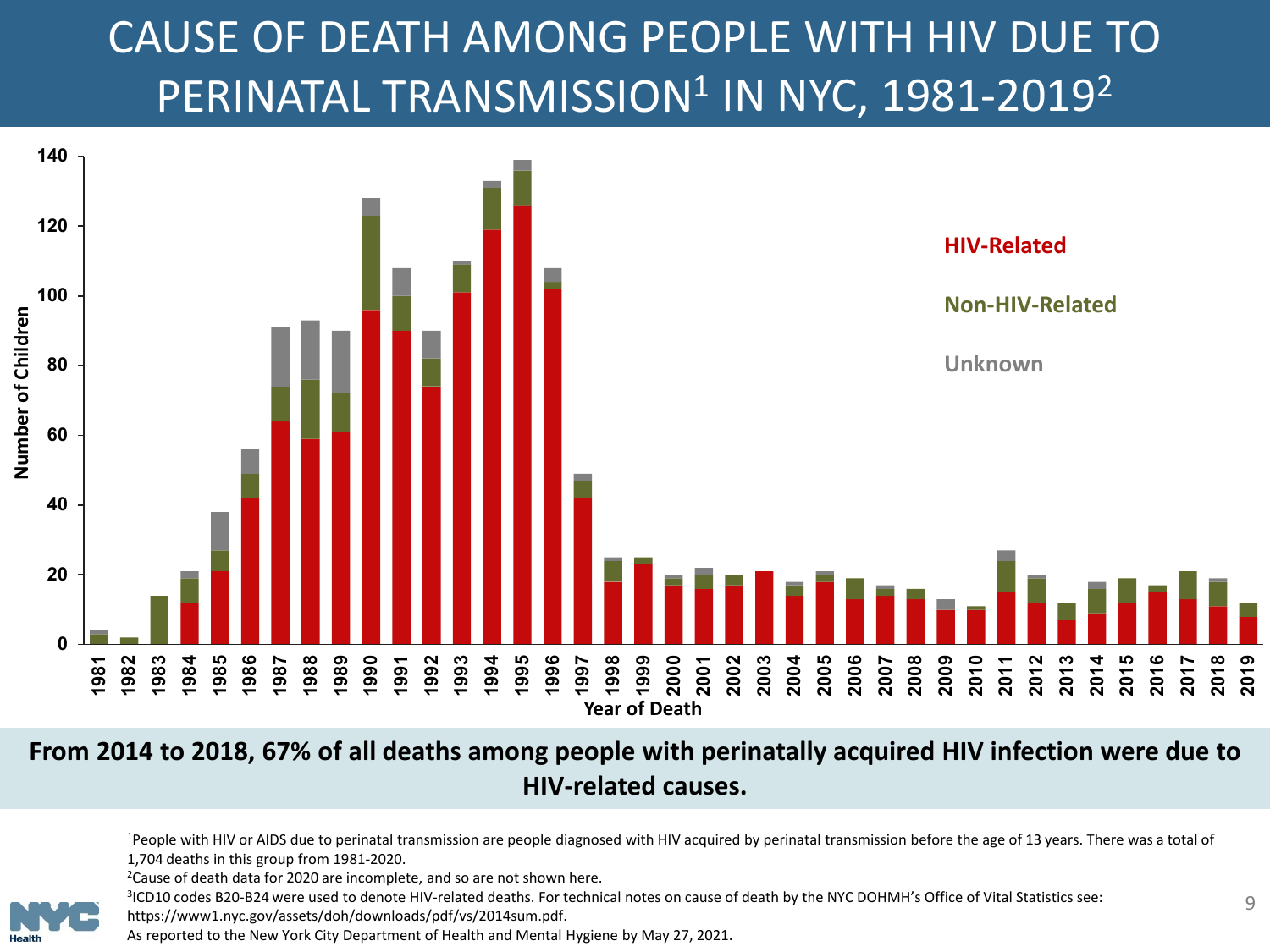## HOW TO FIND OUR DATA

- <span id="page-9-0"></span>• **Our program publishes annual surveillance reports, slide sets, and statistics tables:**
	- [Annual reports: http://www1.nyc.gov/site/doh/data/data-sets/hiv-aids](http://www1.nyc.gov/site/doh/data/data-sets/hiv-aids-surveillance-and-epidemiology-reports.page)surveillance-and-epidemiology-reports.page
	- [Slide sets: http://www1.nyc.gov/site/doh/data/data-sets/epi-surveillance-slide](http://www1.nyc.gov/site/doh/data/data-sets/epi-surveillance-slide-sets.page)sets.page
	- [Statistics tables: http://www1.nyc.gov/site/doh/data/data-sets/hiv-aids-annual](http://www1.nyc.gov/site/doh/data/data-sets/hiv-aids-annual-surveillance-statistics.page)surveillance-statistics.page

### • **Other resources:**

- HIV Care Status Reports (CSR) system: [https://www1.nyc.gov/site/doh/health/health-topics/aids-hiv-care-status](https://www1.nyc.gov/site/doh/health/health-topics/aids-hiv-care-status-reports-system.page)reports-system.page
- HIV Care Continuum Dashboards (CCDs): [http://www1.nyc.gov/site/doh/health/health-topics/care-continuum](http://www1.nyc.gov/site/doh/health/health-topics/care-continuum-dashboard.page)dashboard.page
- For surveillance data requests, email: **[HIVReport@health.nyc.gov](mailto:HIVReport@health.nyc.gov)** 
	- Two weeks minimum needed for requests to be completed

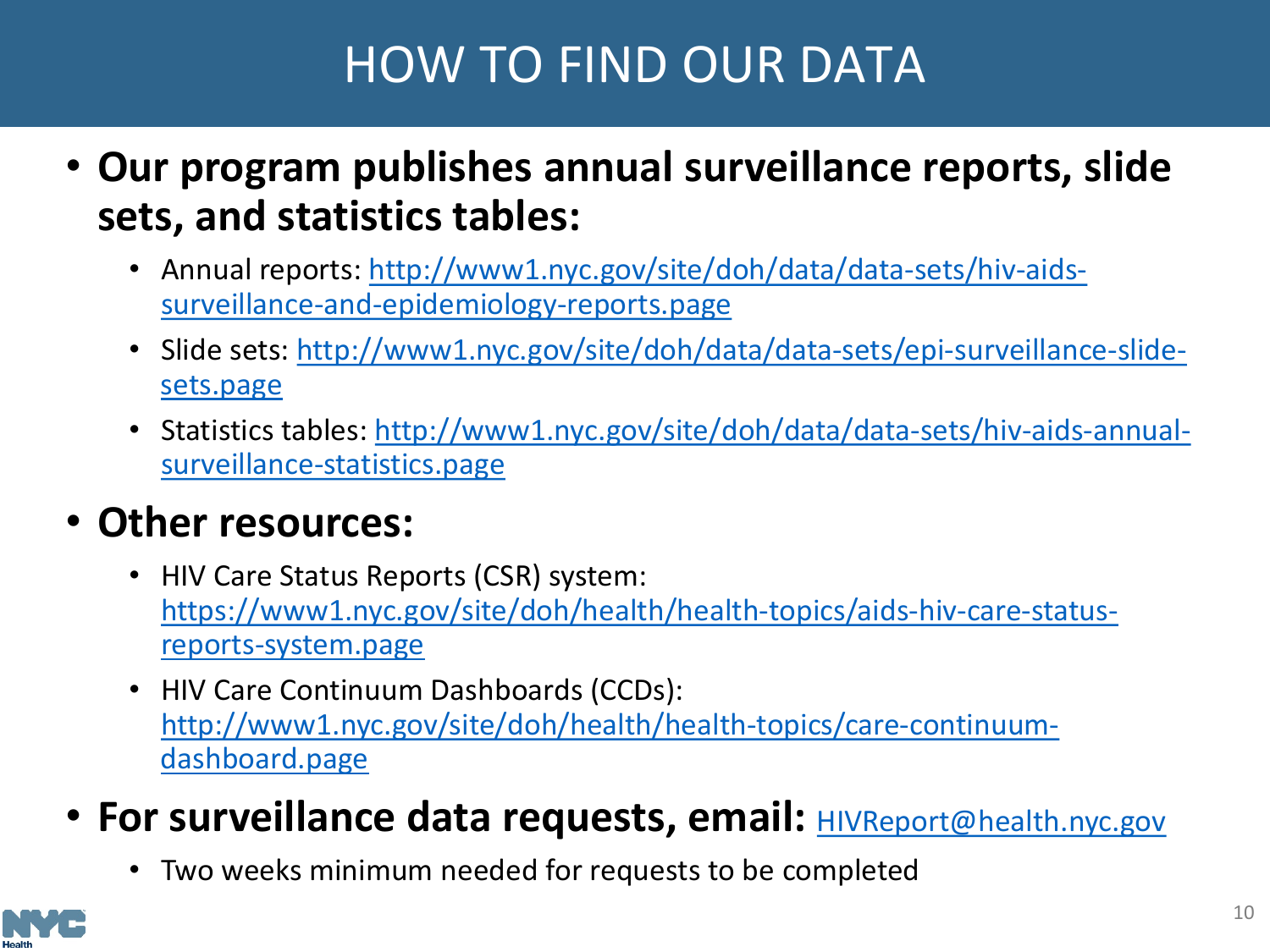# APPENDIX 1: DEFINITIONS AND STATISTICAL NOTES

#### <span id="page-10-0"></span>Perinatal and Pediatric HIV Surveillance

The HIV Epidemiology Program collects data on HIV-exposed and HIV-positive infants and children diagnosed with HIV before 13 years of age. Data are used to monitor the prevention of perinatal transmission. Perinatal and pediatric surveillance data are informed by a range of other activities and data sources, including longitudinal case follow-up, the New York State Department of Health Comprehensive Newborn Screening Program, and CDC-funded special projects related to pediatric HIV.

#### Death data

Data on deaths occurring in NYC are obtained by matches with the NYC Vital Statistics Registry, medical chart reviews, and provider reports via the Provider Report Form, including HIV-positive autopsies by the Office of the Chief Medical Examiner. Data on deaths occurring outside NYC are from matches with the Social Security Death Master File and National Death Index.